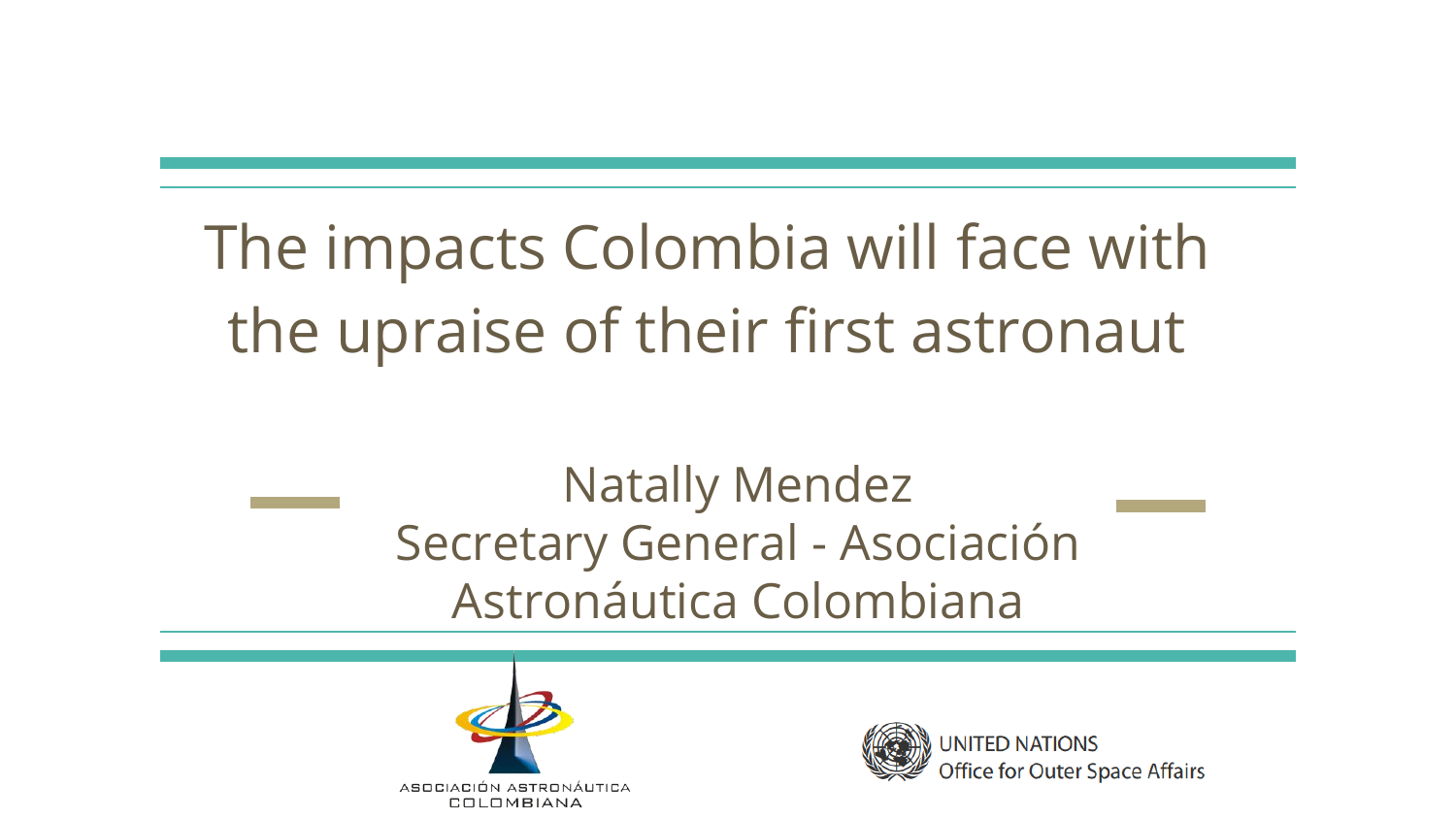# **The importance of having a human in space**



Image source: Artist's concept – human space exploration – via the 15th [IAA Humans in Space Symposium.](http://physiologie.cc/committees.htm)

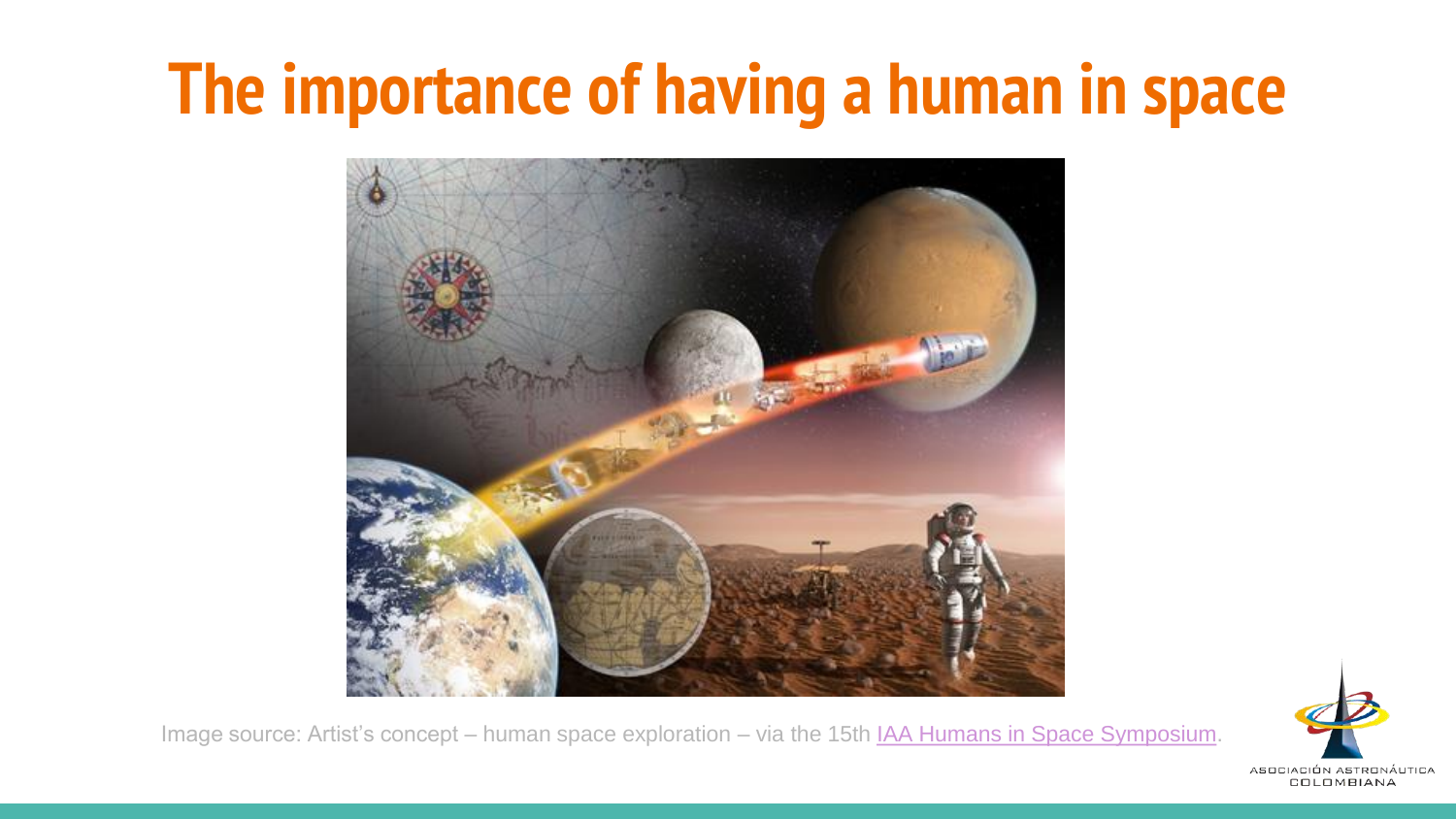# **A human from a developing country like Colombia**



ASOCIACIÓN ASTRONÁUTICA COLOMBIANA

Image source: Wikipedia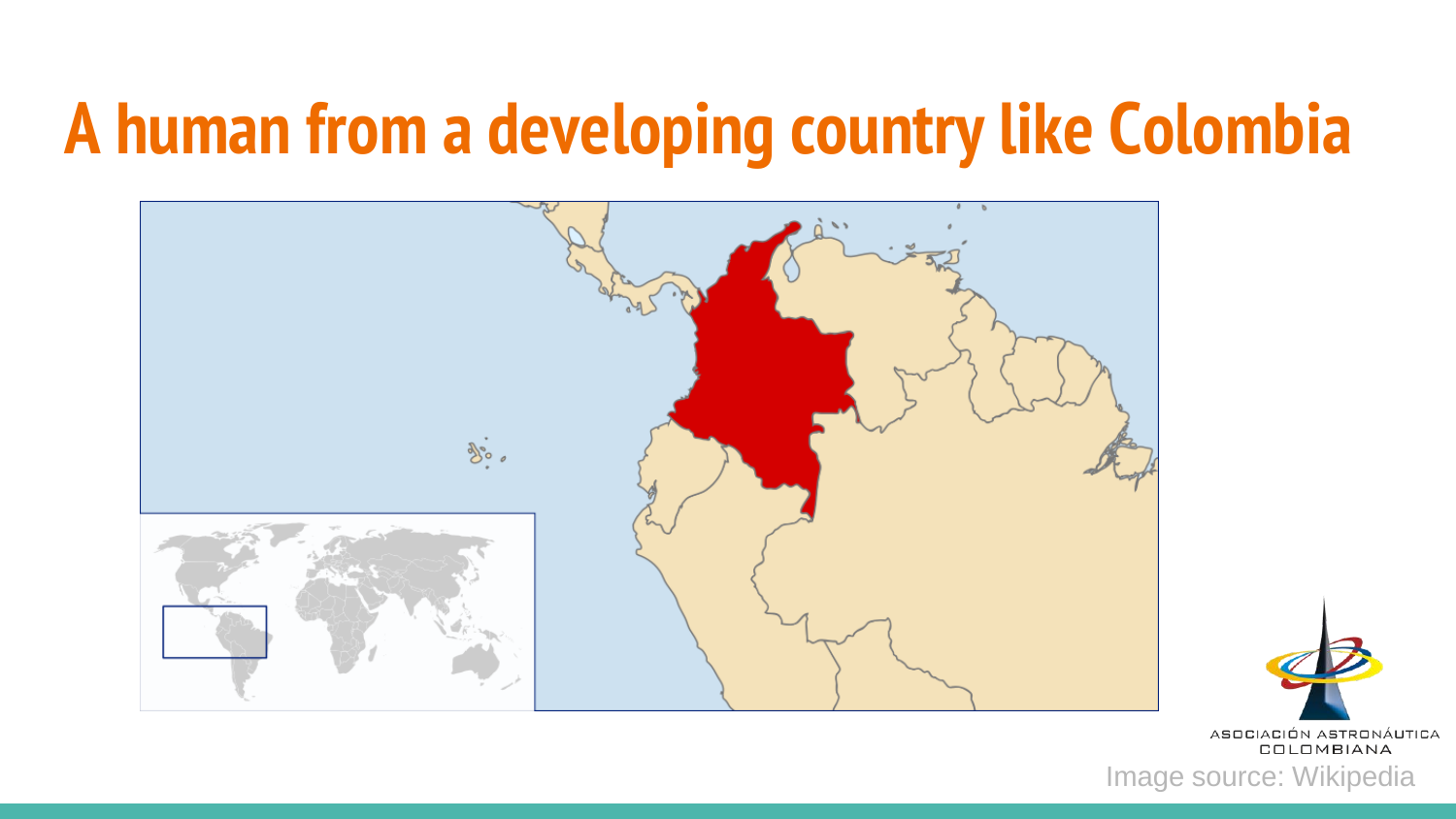# **Colombia in the Aerospace Sector**











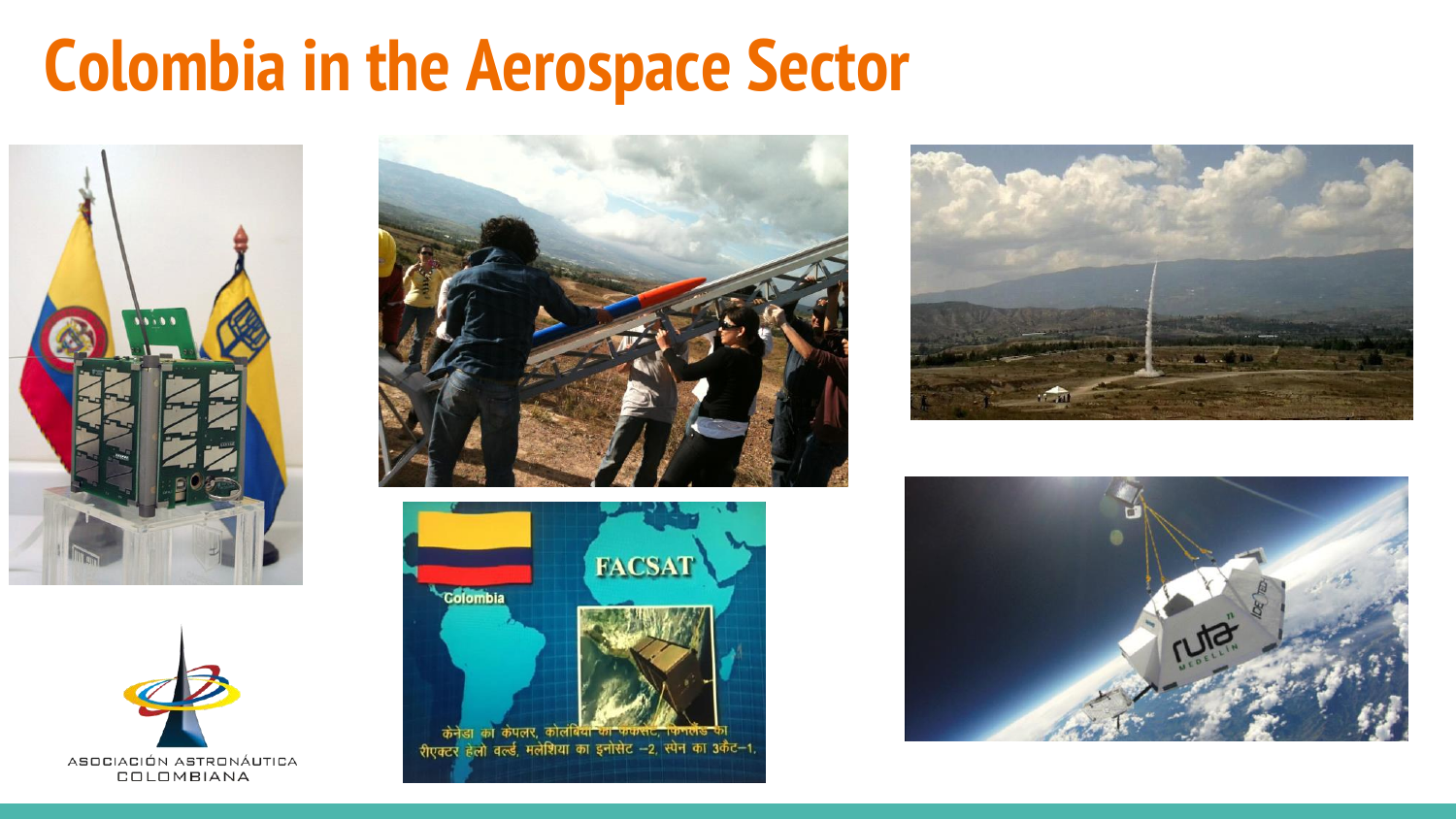# **Latinamericans in Space**



- In October 2017 the IAF GRULAC in partnership with the Ecuadorian space Agency –<br>EXA launched the LATCOSMOS Space Development plan, one of the programs within<br>the plan is the LATCOSMOS–C Human space Flight Program.
- The goal of this program is to allow Latinamerican professionals to be trained as<br>payload specialists and fly a suborbital space mission as crew members with the<br>objective of operate an experiment of science or an engineer Latinamericans
- The means of this program is to train a crew of 4 payload specialist and 1 mission<br>commander using a shorter version of the Advanced Suborbital Astronaut Training<br>Program (ASA/T) developed by EXA/GCTC (Gagarin Cosmonaut Tr then fly a technical research mission in suborbital space reaching more than 100 km<br>above Earth's surface, onboard the Blue Origin's New Shepard (NS) launch vehicle,<br>which, as of today, has performed 6 successful unmanned
- Later in 2018, the Colombian Space Agency AEC signed an agreement to join the program and help finance it.



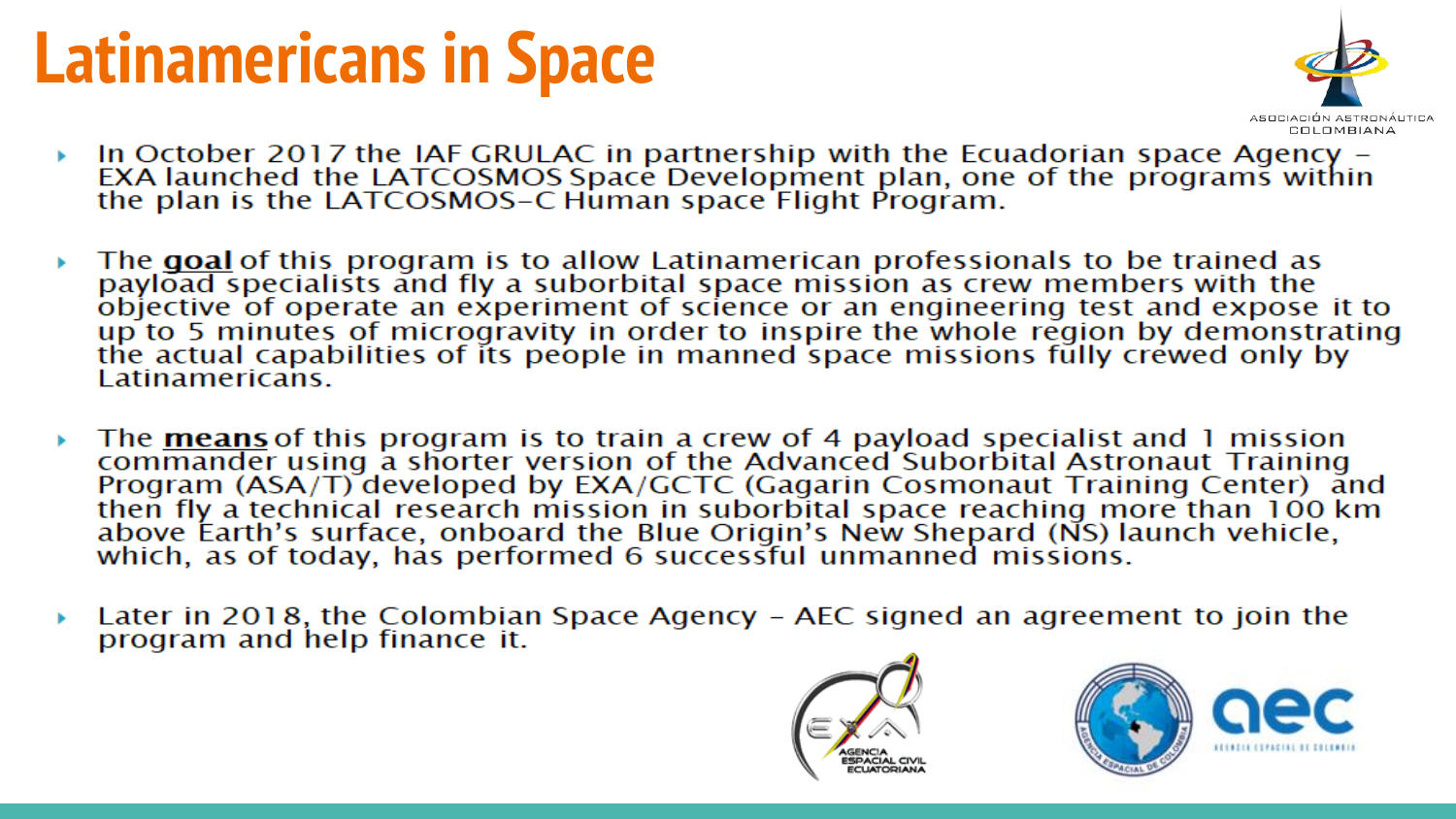



ASOCIACIÓN ASTRONÁUTICA COLOMBIANA

#### **SINGLE-STAGE SUBORBITAL ROCKET**

New Shepard, named after Mercury astronaut and Apollo moonwalker Alan Shepard, is Jeff Bezos' scheme for high-altitude, near-space tourism. A propulsion module (rocket) lobs the crew to an altitude of 307,000 feet (93.573 meters) well above the height required to earn NASA astronaut wings. The rocket returns to its launch site and lands, while the crew capsule descends on a parachute.

#### **SIX-PERSON CREW CAPSULE**

Interior volume: 530 cubic feet (15 cubic meters)

Six large windows for a great view

Above: The propulsion

Parachutes

module in landed configuration, with a human figure and crew capsule to scale.

Entry/exit hatch



**Similar to Russia's Soyuz landing, Blue Shepard is slowed** by parachutes and cushioned by soft-landing jets.

SOURCE: BLUE ORIGIN



**BLUE ORIGIN**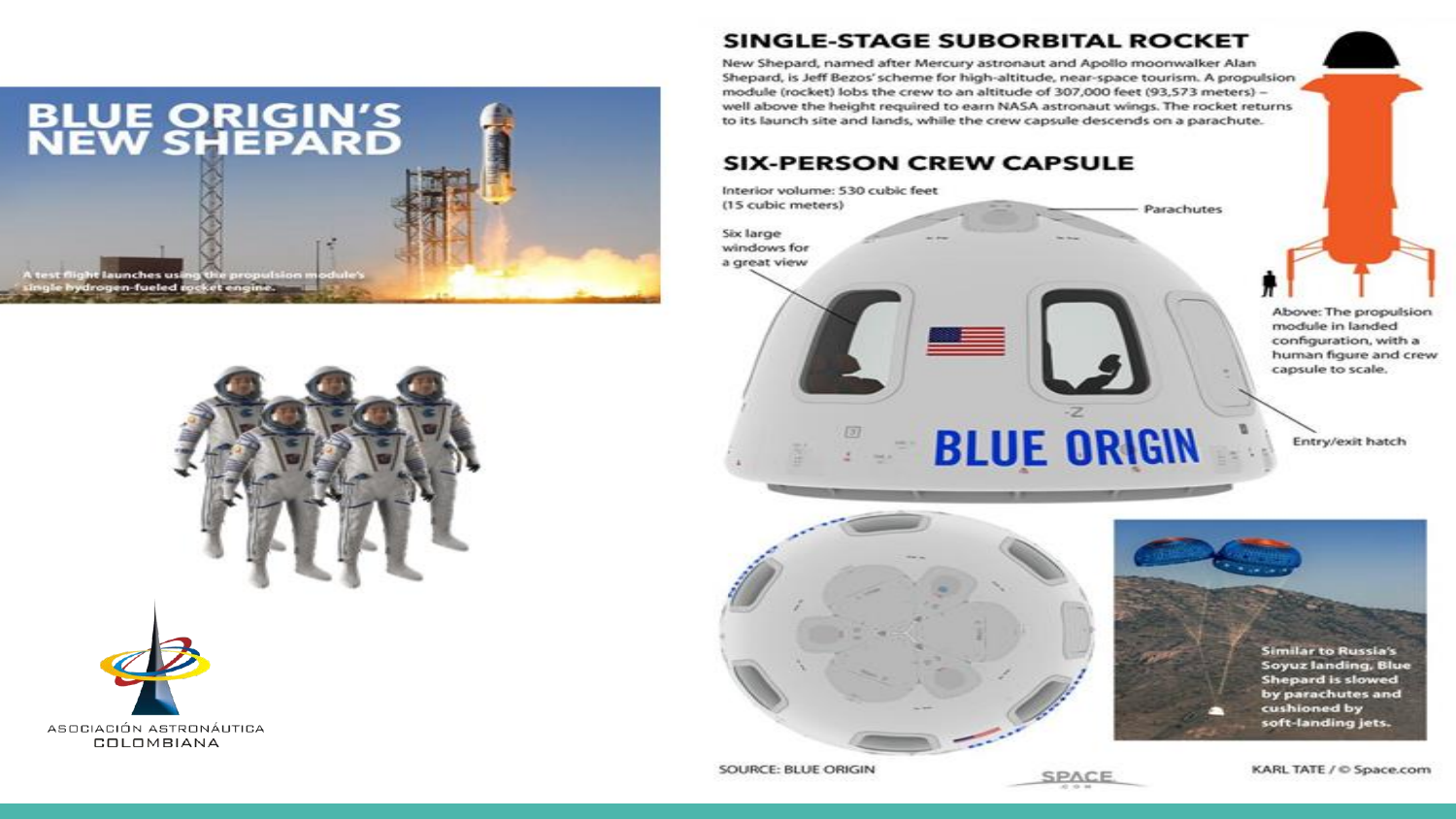# **Benefits of Human Space Flights**



- Quality of Life Health of people
- National power and security including economic, political and military
- Achievement and stimulation
- Role model Inspirational
- Opens your mind to things that seems impossible can be possible
- **Education!**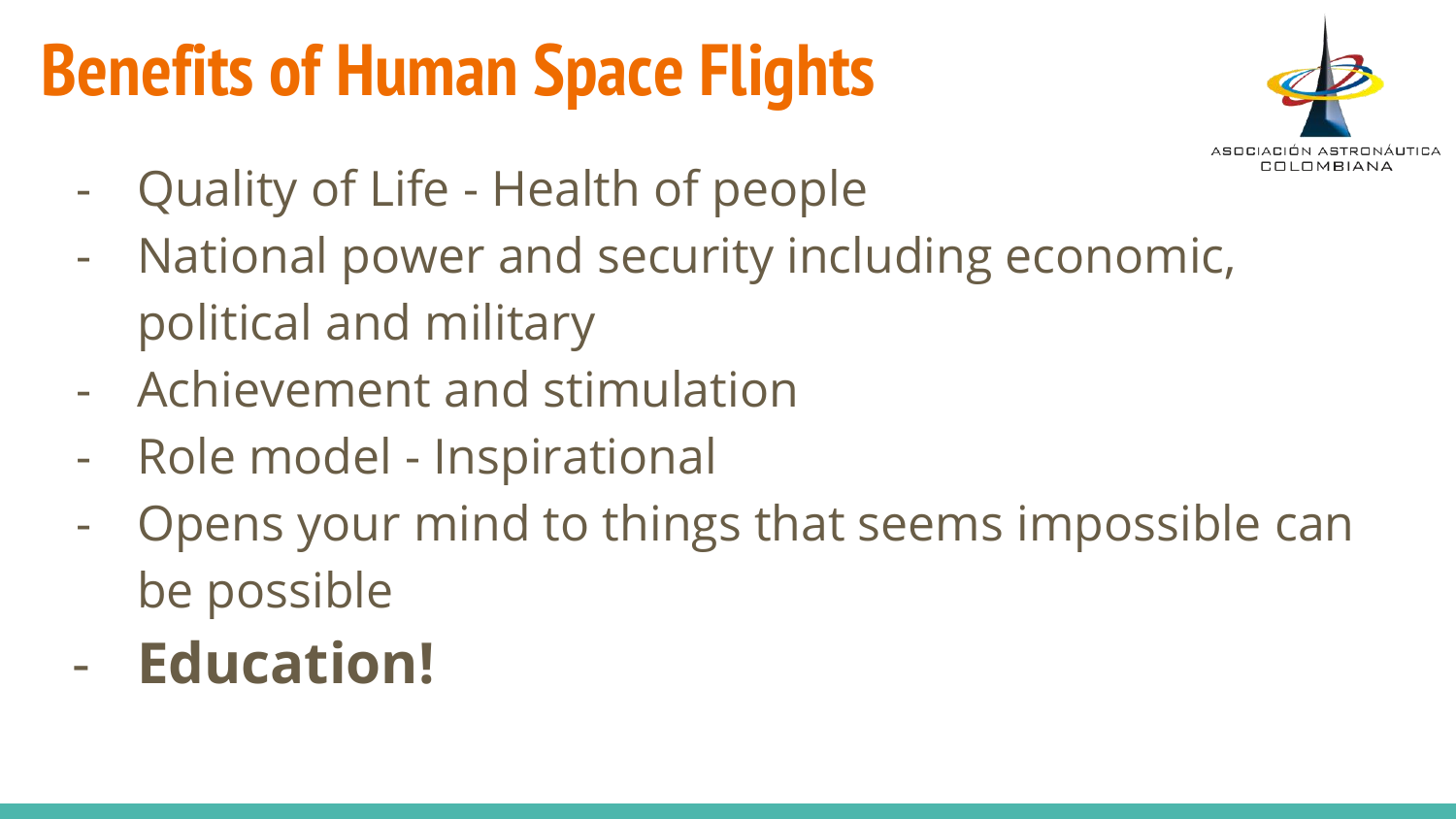# **The importance of education**



- More interest in STEM education from government
	- More resources for investigation in science
- Educated people make educated choices in their country
- Encourage youngs to stay in school, graduate and possible go into higher education
- Development of aerospace technologies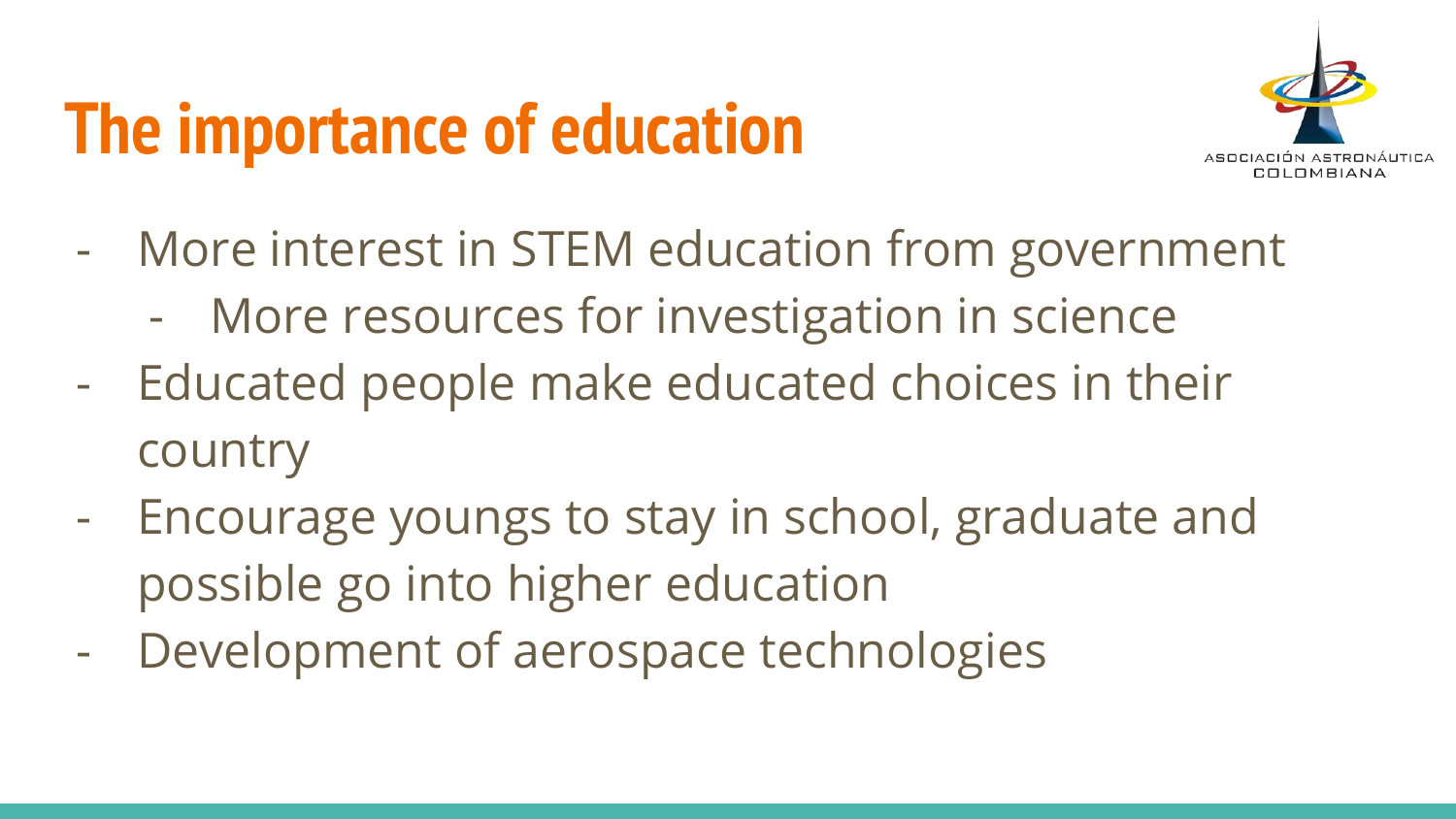# **Some Examples**

### Costa Rica **Mexico** Mexico



**Franklin Ramón Chang Díaz** - former [NASA](https://en.wikipedia.org/wiki/NASA) [astronaut](https://en.wikipedia.org/wiki/Astronaut).





**José Moreno Hernández -** former [NASA](https://en.wikipedia.org/wiki/NASA) [astronaut.](https://en.wikipedia.org/wiki/Astronaut)

Image Source: NASA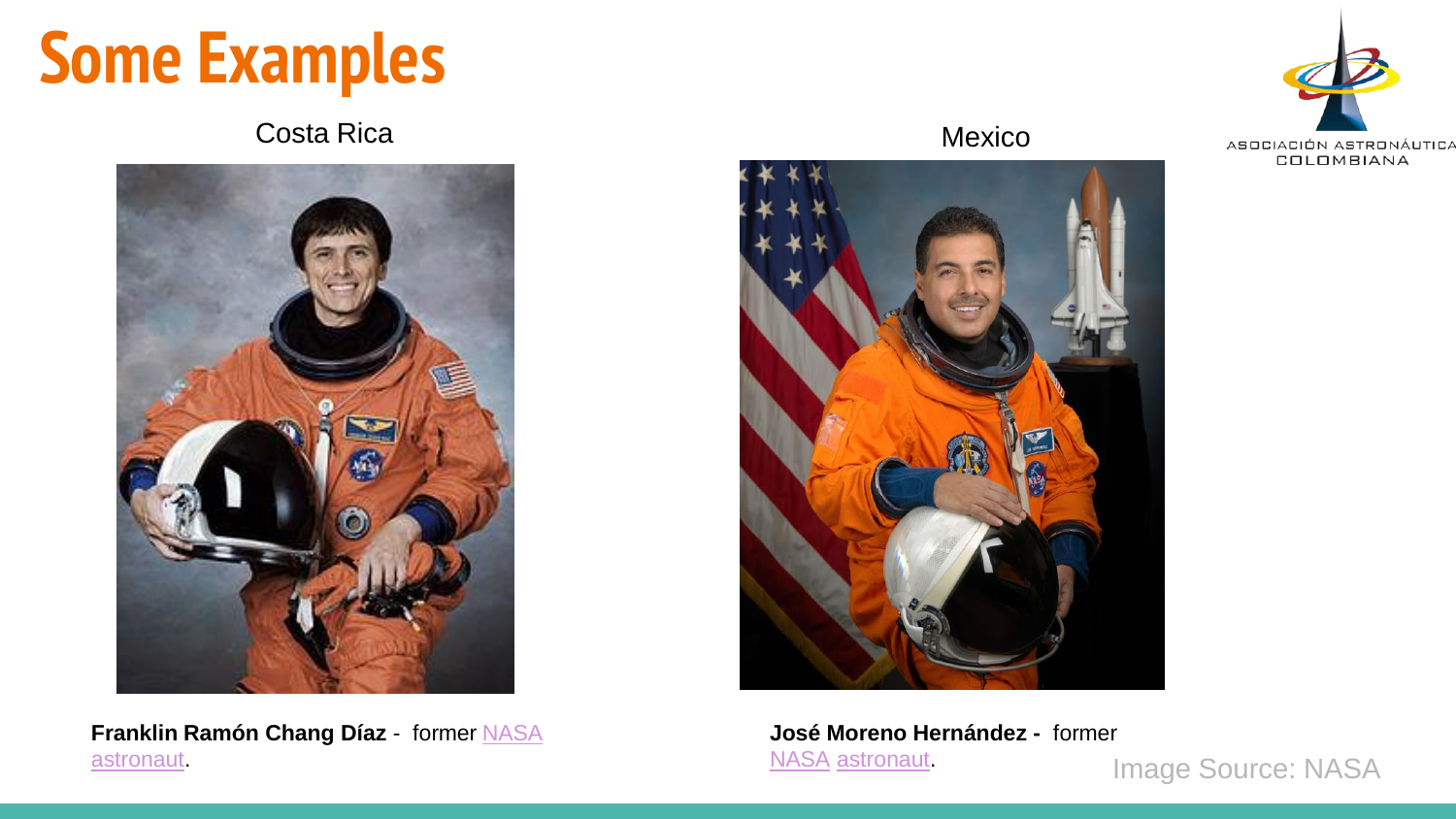# **Human Exploration: The Importance**



- Planets Do Not Grow. Populations Grow.
- In 1968 The World Population Was 3.5 Billion People, In 2018 The Population Is 7.6 Billion People, in just 50 years the population has more than doubled.  $(3.5x2=7 < 7.6)$ .



- As population grows, governments are more demanded by their own populations due the delay in aging for each generation, leaving less resources for research and development and programs like HSF.
- The population growth estimation for the next 50 years varies between 9 to 14 billion people.